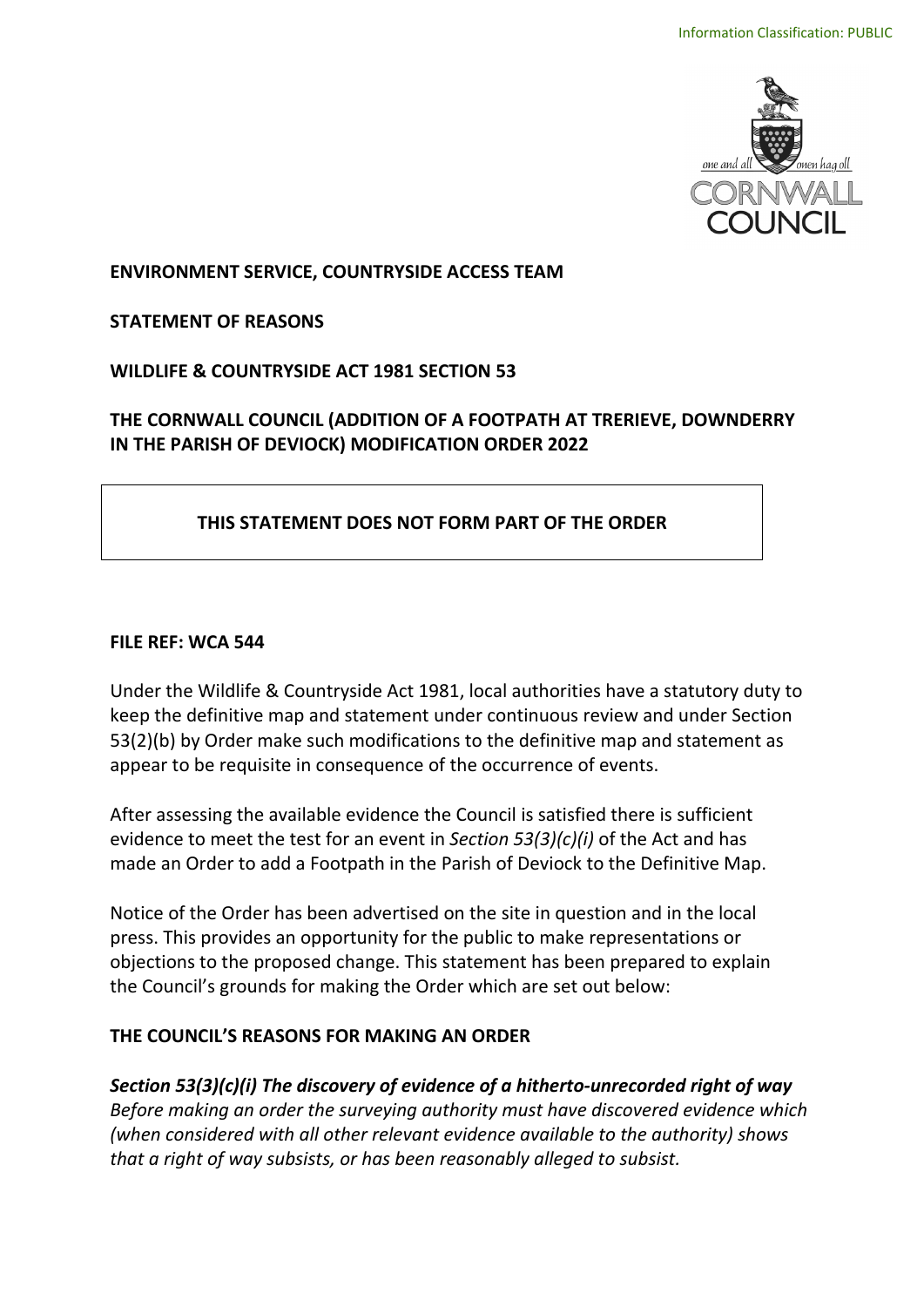of footpath under Section 31 of the Highways Act 1980. This evidence is sufficient to show that between points A-B on the Order map a footpath is reasonably alleged to subsist and that the map and statement should be • Cornwall Council has discovered evidence of deemed dedication of a length amended accordingly.

## **HOW THE EVIDENCE MEETS THE TESTS FOR THE INFERENCE OF DEDICATION AT SECTION 31 OF THE HIGHWAYS ACT 1980:**

 *Section 31 sets out a test for the statutory inference of dedication 'where a way over any land, other than a way of such a character that use of it by the public could not give rise at common law to any presumption of dedication, has been actually enjoyed*  is to be deemed to have been dedicated as a highway unless there is sufficient  *evidence that there was no intention during that period to dedicate it'. by the public as of right and without interruption for a full period of 20 years, the way* 

- • Regarding the claim for the footpath shown between points A-B on the Order map, Cornwall Council as the relevant surveying authority has considered evidence of use on foot against the following required criteria:
	- $\circ$  that the public right of way has been shown to follow a defined route and is not an area over which the public have wandered to establish multiple alternative routes;
	- o that 'actual enjoyment' of the way has been shown over a period of 20 years sufficient to demonstrate use by the public;
	- $\circ$  that use has been by the public at large, not simply by a class of people such as employees in exercise of access to a workplace, or customers accessing a business;
	- $\circ$  that use has been 'without interruption' for the full period of 20 years;
	- o that use has been 'as of right' without force, secrecy or permission;
	- is considered that the landowner blocked the access to the land by constructing earth bunds in 2006 this was the date identified by users of the path and shall be taken as the date when the public's right to o that for the purposes of calculating a 20 year period retrospectively it use the way on foot was 'brought into question';
	- $\circ$  that there is no relevant evidence prior to this date of a landowner's negative intention to dedicate represented with an overt gate had been locked, or lodging a declaration under Section 31(6) of contemporaneous act by way of erecting a notice, evidence to show a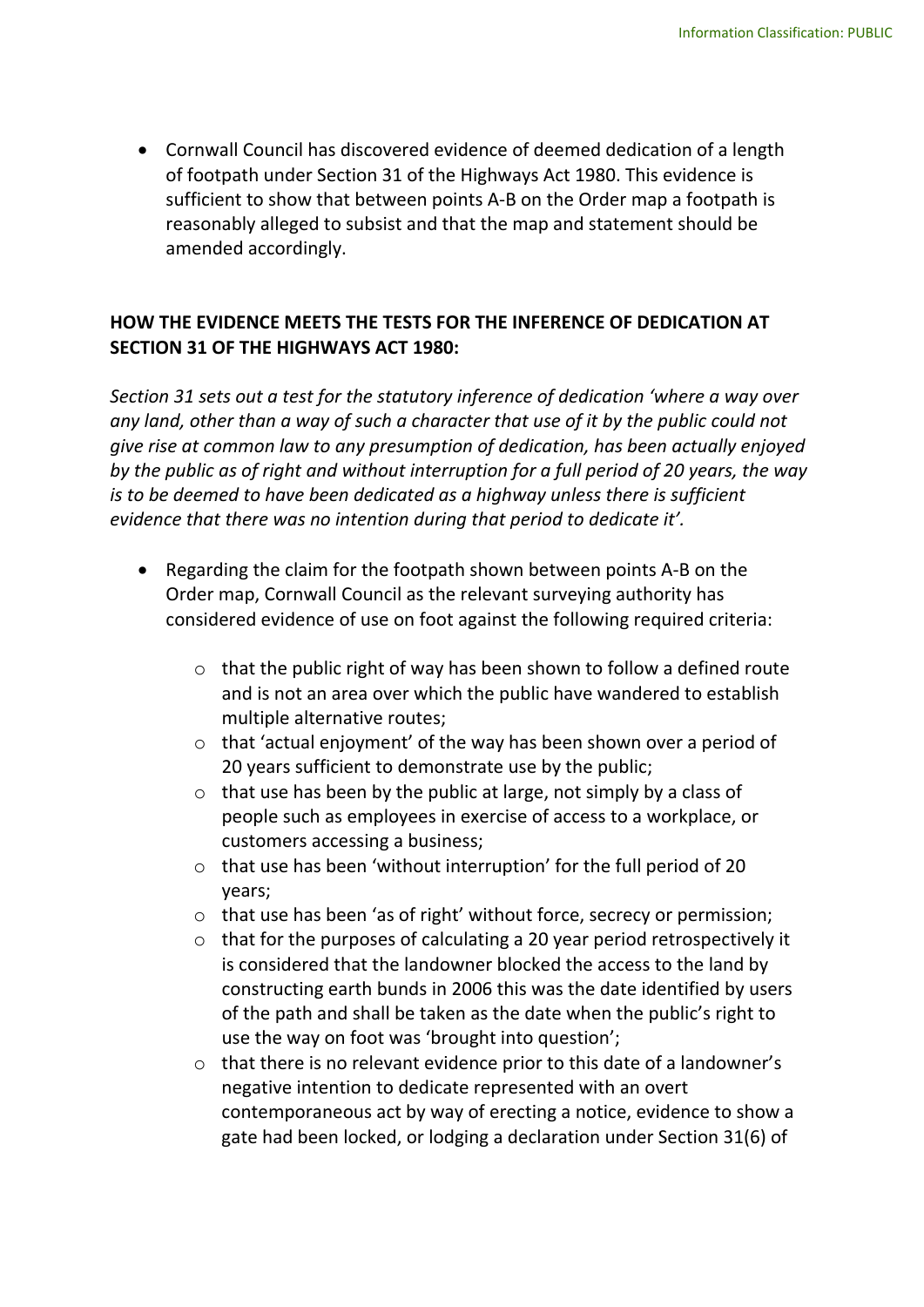the Highways Act 1980 to bring to the attention of the public their contrary intention.

 • In respect of evidence of pedestrian use of the route between points A-B on the Order map the Council has concluded all the tests have been met sufficient to show the way has been used as of right for the relevant 20 year dedicated as a public footpath. period before rights were brought into question and therefore has been

# **UNDER WILDLIFE & COUNTRYSIDE ACT 1981 SECTION 53 GROUNDS ON WHICH REPRESENTATIONS AND OBJECTIONS MAY BE MADE**

 reasonable manner. Definitive map modification orders do not create new rights. or removing a way to the map which concern privacy, suitability, desirability, damage or the safety of users or landowners, or which claim that new rights are being created are not relevant to the existence of public rights of way. The right of objection to an order is a statutory right, but it should be exercised in a Relevant representations or objections are those based on evidence of the existence or non-existence of rights, evidence that shows a path does or does not exist. Representations or objections to a definitive map modification order adding, upgrading

 The order will come into effect only after it has been confirmed. Making and objections to be made. advertising the order simply provides an opportunity for representations or

 available for consultation under file reference WCA 544 on the Cornwall Council Reports containing the evidence upon which the determination was based are website at the following address:

#### <https://www.cornwall.gov.uk/environment/countryside/dmmo-reports/>

 A copy of the Order and Order map can be downloaded from Cornwall Council's website at the following address:

[https://www.cornwall.gov.uk/environment/countryside/definitive-map-modification](https://www.cornwall.gov.uk/environment/countryside/definitive-map-modification-orders/made-definitive-map-orders/)[orders/made-definitive-map-orders/](https://www.cornwall.gov.uk/environment/countryside/definitive-map-modification-orders/made-definitive-map-orders/) 

and may also be viewed and copies requested at:

Liskeard Library and Information Service Luxstowe House